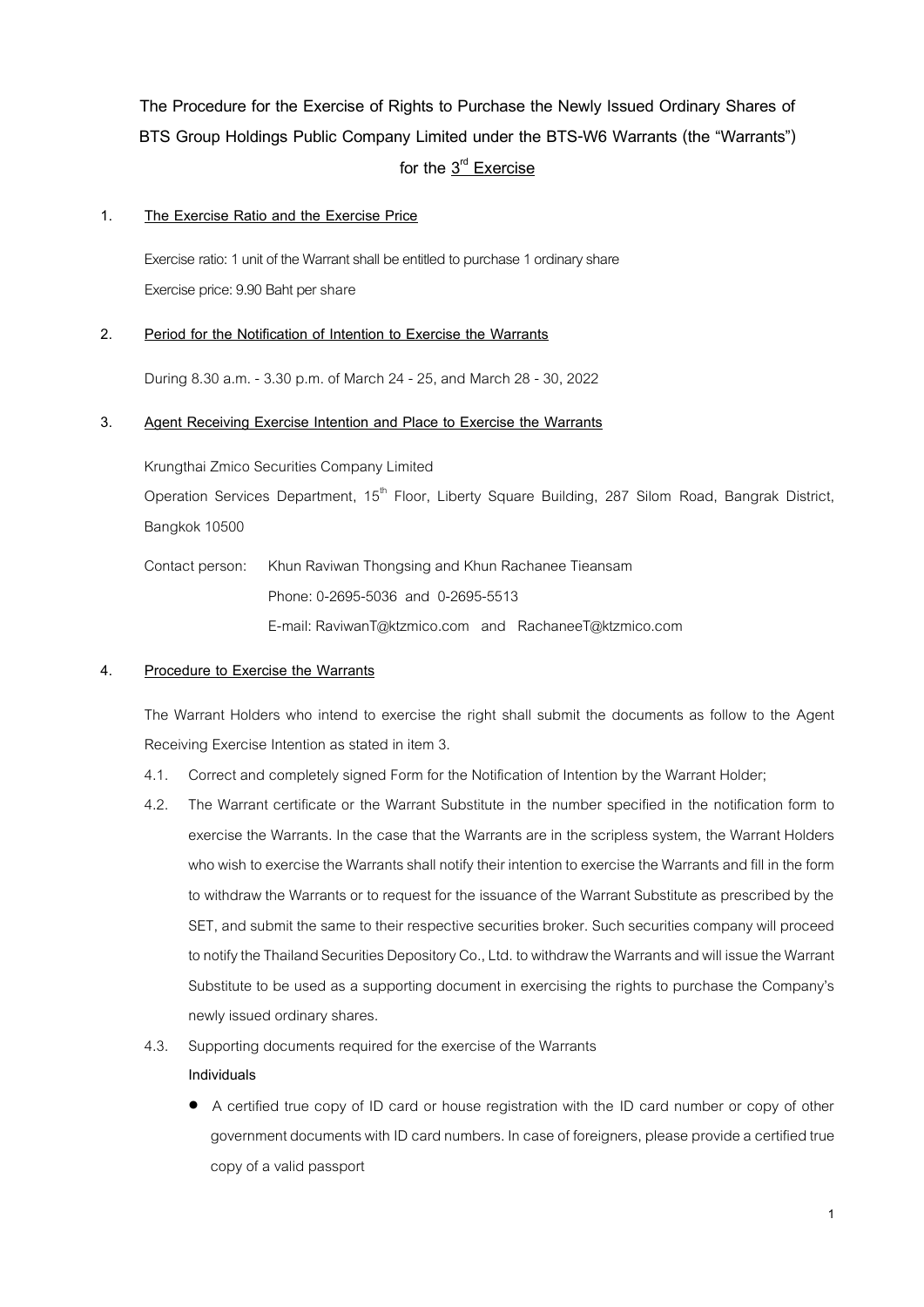#### **Juristic persons**

- A certified true copy of the certificate of incorporation and/or the affidavit within a period of no longer that 6 months prior to the exercise date
- A Power of attorney (If any)
- A certified true copy of valid identification card of the authorized signatory(ies) of the attorney and the attorney-in-fact
- For non-Thai juristic person, a certified true copy of the certificate of incorporation and/or the affidavit of the juristic person, duly signed by the authorized signatory(ies) of such juristic person and affixed with the seal of such juristic person (if any); and a certified true copy of a valid passport of the authorized signatory(ies) who certifies such documents. All documents shall be notarized by the Notary Public within a period of no longer than 6 months prior to the exercise date.

### **5. Payment Method / Evidence of Payment**

5.1. Warrant holders who intends to exercise the right shall fill in the Bill Payment form attached with the form for the Notification of Intention by filling in the 13-digit ID number or corporate registration number or passport number and make the payment by cash at any branch of the **Krung Thai Bank PCL. (company code 5298), account name** "**Krungthai Zmico Securities Co., Ltd. for Securities Subscription**", **The payment shall be made between 8.30 a.m. on March 24, 2022 and 3.30 p.m. on March 30, 2022.**

In this regard, the Warrant Holders must make the payment only one-time per one form for the Notification of Intention.

- 5.2. In the case that the Warrant Holders intends to exercise the right and intend to make the payment by cheque/draft/cashier cheque/bank bill, the payment must be able to be collected from the clearing house in Bangkok within 1 business day only, and must be made payable to "**Krungthai Zmico Securities Co., Ltd. for Securities Subscription**" and **deposit via the bill payment system no later than March 29, 2022 at 11.00 a.m.**
- 5.3. In the case that the Warrant Holders intends to exercise the right and intend to make payment by transferring via BAHTNET system, the payment must be made payableto the account name **"Krungthai Zmico Securities Co., Ltd. for Securities Subscription", account number 000-6-13241-3, Krung Thai Bank PCL, which can make a payment between 8.30 a.m. on March 24, 2022 and 2.00 p.m. on March 30, 2022.**

In this regard, the Warrant Holders is responsible for all transfer fees and/or any other fees incurred from the money transfer transaction.

The exercise of rights to purchase the newly issued ordinary shares shall be considered completed only when the Agent Receiving Exercise Intention has successfully receive the payment and all supporting documents as mentioned above. If the Agent Receiving Exercise Intention could not collect such payment in whatsoever case that is not due to the fault of the Company or the Agent Receiving Exercise Intention, the Company will consider that such